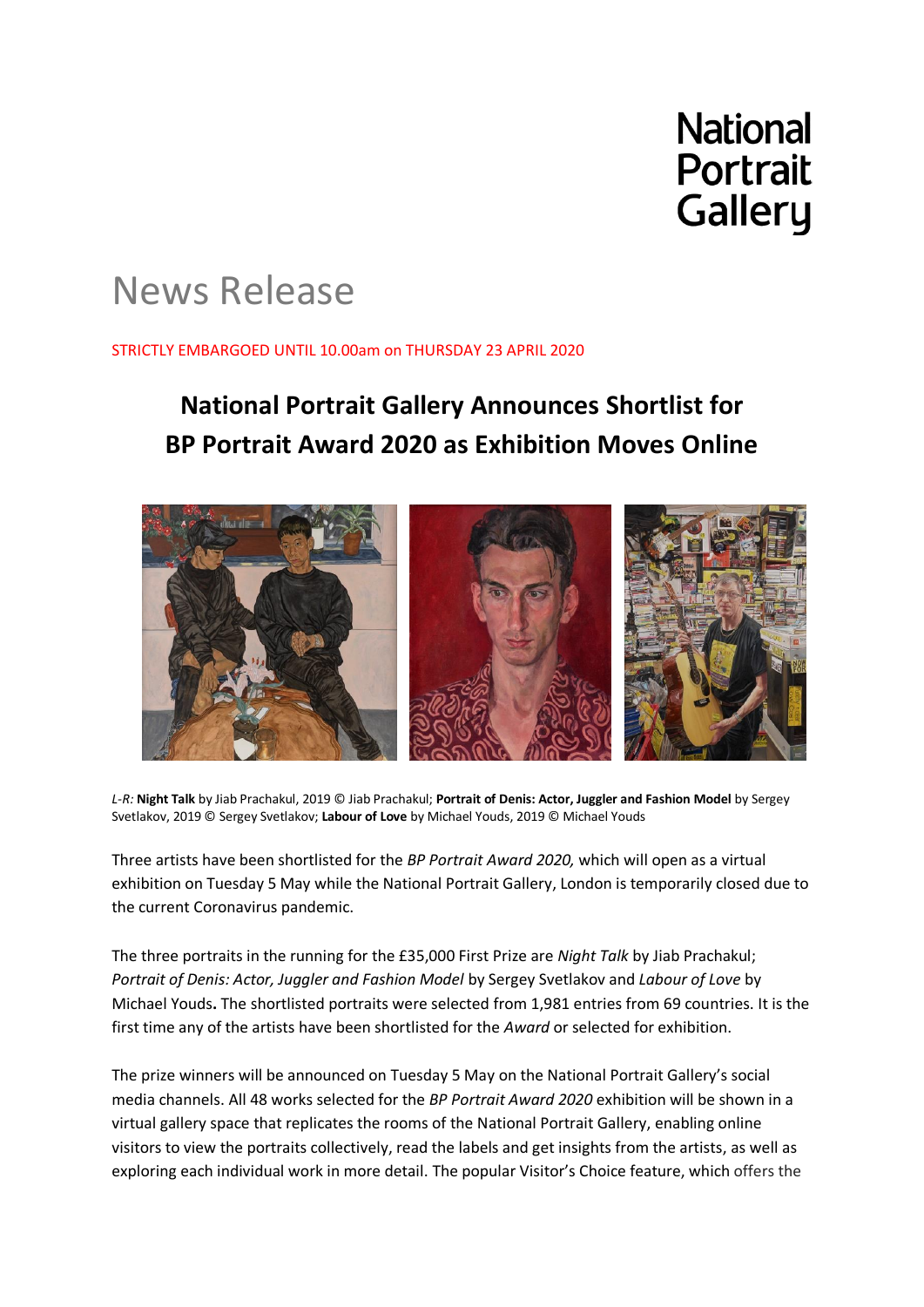public the opportunity to vote for their favourite portrait will also run online.

The *BP Portrait Award 2020* exhibition was originally due to open at the National Portrait Gallery on the 21 May 2020, but has been postponed following the Gallery's temporary closure to help prevent the spread of Coronavirus and ensure the safety and wellbeing of visitors and staff. It is not yet known if the exhibition will be able to be shown at the Gallery before building works begin on *[Inspiring People](http://www.npg.org.uk/inspiringpeople)*, the Gallery's major redevelopment project, at the end of June. The exhibition is set to tour to Aberdeen Art Gallery towards the end of the year and details and dates will be confirmed in due course.

## **Shortlisted artists:**

## **Jiab Prachakul** for *Night Talk (*1000 × 1000mm, acrylic on canvas)

Jiab Prachakul was born in in 1979 in Nakhon Phanom, a small town on the Mekong River in northeast Thailand. She studied filmography at Thammasat University before working as a casting director at a Bangkok production company, finding talent for advertising campaigns. In 2006, Prachakul relocated to London where she had the 'instant realisation' that she wanted to be an artist after viewing a David Hockney retrospective at the National Portrait Gallery. Entirely self-taught, she moved to Berlin in 2008 and began selling her pictures at a local flea market and set up an online fashion brand, designing merchandise based on her artworks, which she continues to run from her current home in Lyon.

*Night Talk* portrays Prachakul's close friends Jeonga Choi, a designer from Korea, and Makoto Sakamoto, a music composer from Japan, who are pictured in a Berlin bar on an autumn evening. The portrait explores notions of individual identity and how perceptions of selfhood can change over time. 'Our identity is dictated to us from the moment we are born, but as we grow up, identity is what we actually choose to be,' she says. 'I do believe that our circle of friends is what makes us who we are. Jeonga and Makoto are like family to me*.* We are all outsiders, Asian artists living abroad, and their deep friendship has offered me a ground on where I can stand and embrace my own identity.'

## **Sergey Svetlakov** for *Portrait of Denis: Actor, Juggler and Fashion Model*

## (508 × 407mm, Oil on canvas)

Sergey Svetlakov was born in 1961 in Kazan, the capital city of what is now the Republic of Tatarstan in the Russian Federation. He graduated from the Kazan Art School, one of the oldest in Russia, before studying set design at the Theatre Academy in St Petersburg where he continues to live and work. His early career was spent designing sets and costumes for operas and stage productions. In the early 1990s, he gave up working in theatre to devote all his energies to his portraiture, nude studies and still life, and he has since exhibited widely across Europe, the US and Japan.

Svetlakov finds many of his sitters on the internet, including Denis, the subject of his entry in the 2020 *BP Portrait Award*. An aspiring actor, Denis had recently arrived in St Petersburg and placed an advertisement on a social network site offering his services as a model in order to earn extra money. 'My sitters are usually ordinary people with various types of social backgrounds,' says Svetlakov.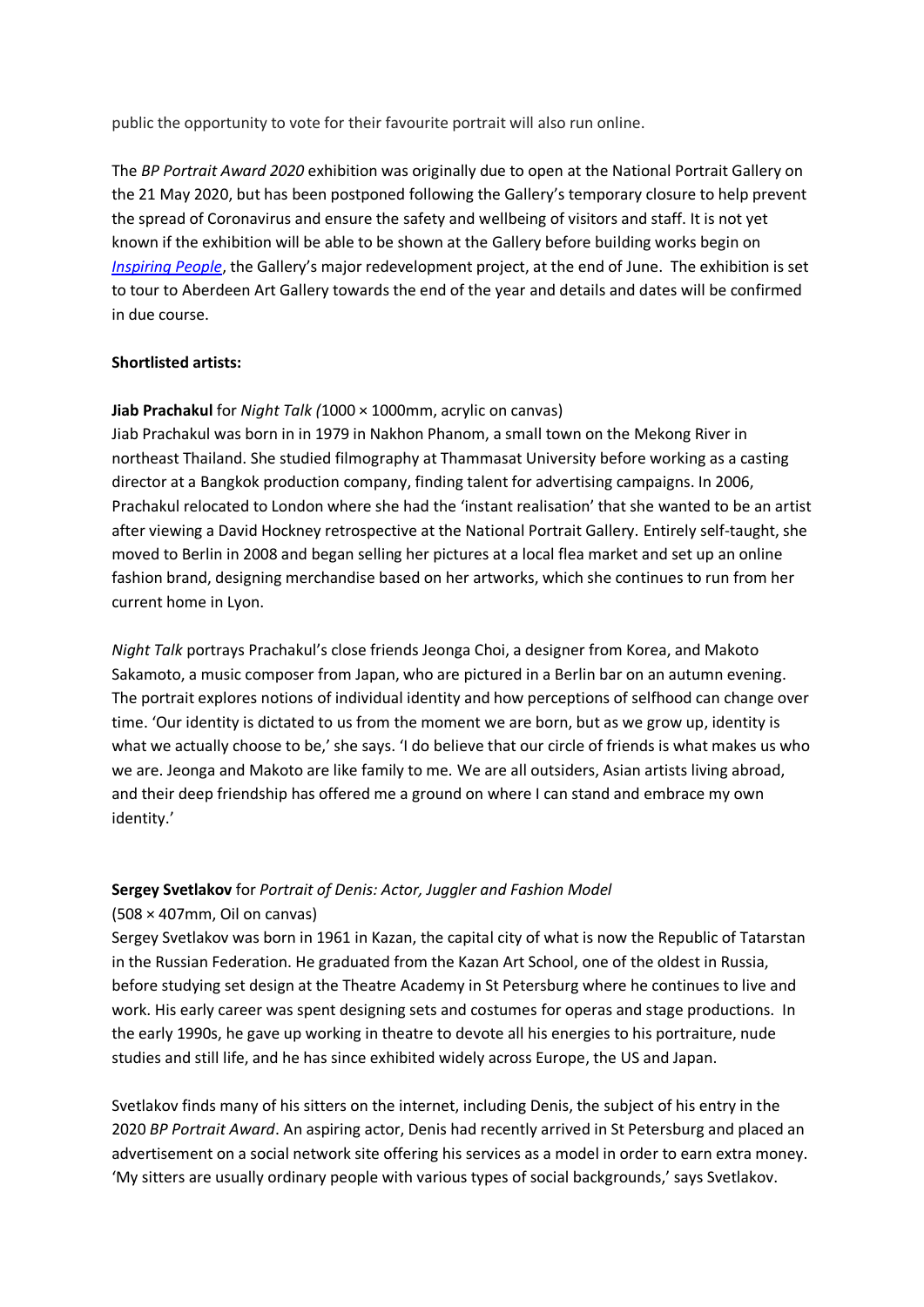'Because Denis is an actor, he is very emotional and his face constantly changes depending on his mood. When I painted him he was desperately searching for work and I found it interesting to convey his intense ambitions and doubts. His face is an explosive fusion of his Ukrainian, Russian, Greek and Tatar genes.'

# **Michael Youds** for *Labour of Love* (1400 × 1000mm, Oil on canvas)

Born in 1982 in Blackburn, Lancashire, Michael Youds gained a first-class degree in Fine Art from Lancaster University before moving to Edinburgh in 2006. Youds works as a gallery attendant at the National Galleries of Scotland, he is also an award-winning artist in his own right and devotes most of his free time to painting portraits and still lifes at his studio in the city. His work has been selected for exhibitions at the Royal Scottish Academy and the Royal Society of Portrait Painters. In 2019, he won first prize in the Scottish Portrait Awards for a painting of him and his twin brother David, who is also an artist.

The subject of his entry in the 2020 *BP Portrait Award* is Tommy Robertson, the owner of an independent music store in Edinburgh. The store has been in business for more than three decades, selling second-hand records, instruments and video games, and Youds wanted to celebrate its eclectic individuality. 'It's a very detailed painting,' he says, 'I wanted the viewer to feel like they are inside the shop and maybe a little overwhelmed, not knowing what to focus their attention on. Visually, Tommy is engaging and the background is equally interesting. You could probably find something different in the painting each time you looked at it.' The title *Labour of Love* refers to the UB40 album cover in the bottom left hand corner of the painting. It also reflects Tommy's passion for music and the time Youds spent working on the painting.

The *Portrait Award* is an annual event aimed at encouraging artists to focus on and develop the theme of portraiture in their work. The competition is open to everyone aged eighteen and over, in recognition of the outstanding and innovative work currently being produced by artists of all ages.

One of the most important platforms for portrait painters, the *Award* has a first prize of £35,000, making it one of the largest for any global arts competition. The winner also receives, at the Gallery's discretion, a commission worth £7,000 (agreed between the National Portrait Gallery and the artist). The second prize winner receives £12,000 and a third prize of £10,000 is also awarded. The *BP Young Artist Award,* with a prize of £9,000 goes to one selected artist aged between 18 and 30.

The prize winners and exhibition were selected anonymously by a judging panel chaired by **Dr Nicholas Cullinan**, Director, National Portrait Gallery. The full panel included **Rosie Broadley**, Head of Collections Display (Victorian – Contemporary), National Portrait Gallery; **Ekow Eshun**, writer and curator; **Justine Picardie**, writer and **Benjamin Sullivan**, artist and former *BP Portrait Award* winner.

To enter, artists were invited to upload a photograph of their finished painting to the *BP Portrait Award* website, which were considered by the judges in the first round of the competition. 265 entrants were successful in this round and invited to hand-deliver or courier their work to a venue in London for the second round of judging. From this 48 works were selected for the *BP Portrait Award 2020* exhibition.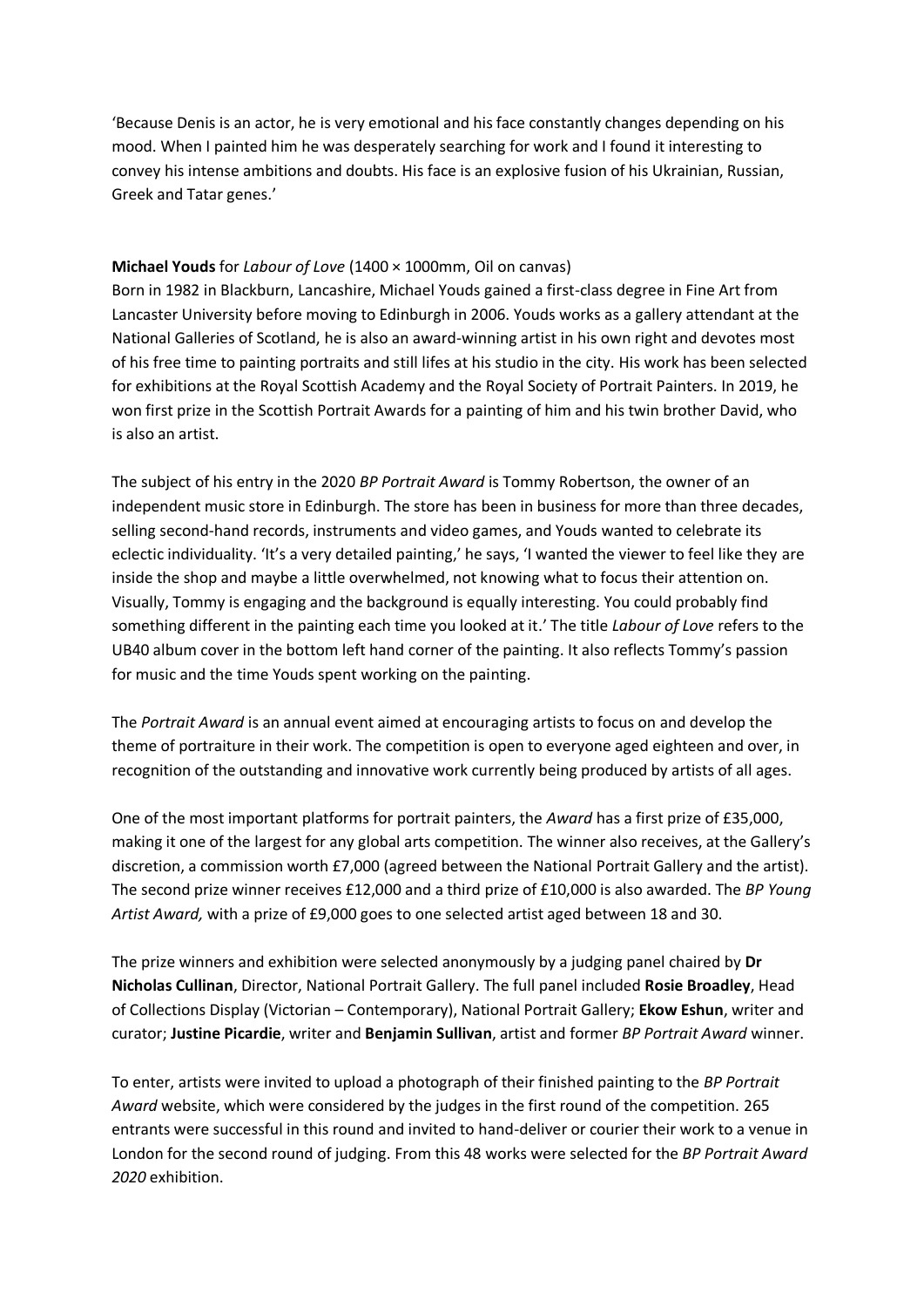## **QUOTES**

Dr Nicholas Cullinan, Director, National Portrait Gallery London says: 'I am pleased we have been able to find a way to share the *BP Portrait Award 2020* exhibition with our visitors at home, during this uncertain time and hope that staging a virtual exhibition will provide us with the opportunity to bring the very best in contemporary portrait painting to an even wider audience. The BP Portrait Award is tasked with finding and recognising portrait paintings that combine technical accomplishment and a demonstration of insight and empathy for the subject and sitter. It is a tough challenge, but, this year, one that has been responded to with great prowess and I would like to congratulate all the shortlist artists and those selected for exhibition.'

Ms Des Violaris, Director UK Arts & Culture & Paralympics at BP, says: 'For more than 30 years the *BP Portrait Award* has given artists the chance to be exhibited at one of the world's great art galleries. While this year's exhibition will be different, we are thrilled that through innovation and technology, thousands of visitors will still be able to view this year's portraits online. BP believes that access to the arts helps to build a more inspired and creative society, so it's especially exciting to open the exhibition up to a whole new audience online. I'd like to add my congratulations to all of the artists that have been selected for exhibition.'

## **BP TRAVEL AWARD 2019**

The winner of the *BP Travel Award 2019* was Manu Saluja for her proposal to create portraits of volunteers working in the vast communal kitchen at The Golden Temple in Amritsar, India. The resulting work will be displayed online in the *BP Portrait Award 2020* exhibition.

## **CATALOGUE**

A fully illustrated catalogue featuring all 48 selected works will accompany the exhibition. The catalogue also includes interviews with all the prize winners, an essay Madeline Ward, Lead Curator, Art at Aberdeen Art Gallery and Museums and an illustrated interview with the BP Travel Award 2019 winner. The catalogue, priced at £9.99, will be published on 5 May and available from Waterstones and all good online booksellers.

## **BP PORTRAIT AWARD 2020**

**OVERALL FIGURES** Total entrants 1,981 entries from 69 (UK Entries 917, International Entries 1,064)

## **EXHIBITION FIGURES (48 SELECTED FROM TOTAL ENTRY)**

Country breakdown  $UK - 33$ Australia – 1 Belgium – 1 China – 2 Denmark – 1 France – 1 Italy  $-2$